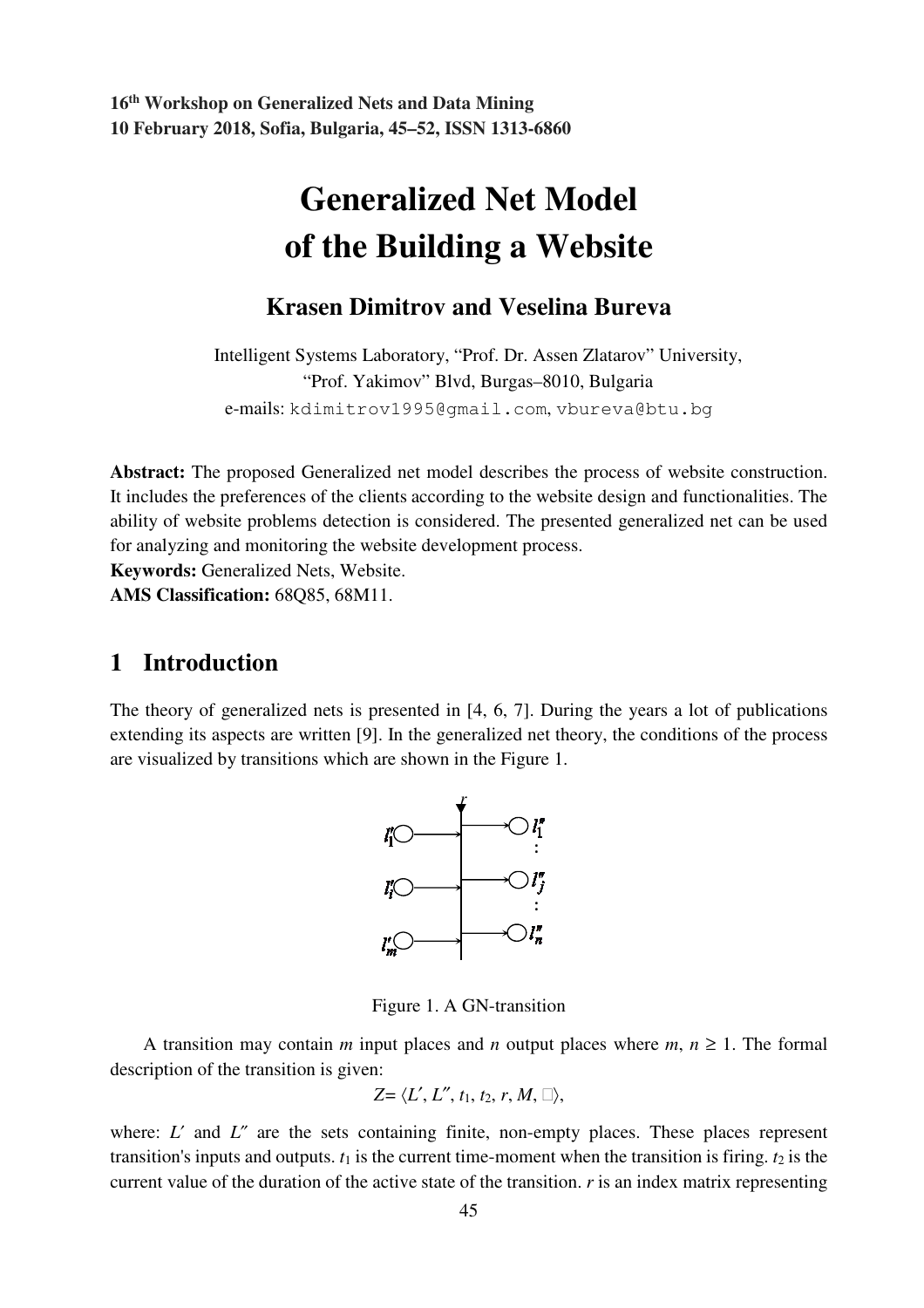the condition of the transition to determine which tokens will transfer from the input places to the output places; *M* is an index matrix of the capacities of transition's arcs.  $\Box$  is an object having a form similar to a Boolean expression. It determines how the places will enter in the transition: together or separately [4, 6, 7].

# **2 Generalized Net Model of the Process of Building a Website**

The applications of generalized nets can be found in the area of data mining, pattern recognition, neural networks, genetic algorithms, databases, OLAP [1–3, 8]. In the current research work a generalized net model of the building a website process is constructed (Figure 2). It contains the following set of transitions:

$$
A = \{Z_1, Z_2, Z_3, Z_4, Z_5, Z_6, Z_7, Z_8, Z_9, Z_{10}\},\
$$

where:

- $Z_1$  "entering clients with website orders";
- *Z*<sub>2</sub> "suggesting of possible designs";
- *Z*<sub>3</sub> "entering DB with employees";
- *Z*<sub>4</sub> "the client provides content and functionality requirements of the website";
- *Z*<sub>5</sub> "discussing the design of the website";
- $Z_6$  "approving the design";
- *Z*<sub>7</sub> "programming of the website";
- $Z_8$  "testing the website";
- *Z*<sub>9</sub> "starting the website";
- *Z*<sub>10</sub> "providing maintenance of the website".

Initially in the GN there are three tokens in places *L*5, *L*8 and *L*16 with the following characteristics:

> "*DB with website orders from clients*" in place *L*5, "*DB with possible designs*" in place *L*8, "*DB with employees*" in place *L*16.

These tokens will be in their own places during all the time of GN functioning. They are generating new tokens at certain time moments which entering in places  $L_2$ ,  $L_3$ ,  $L_4$ ,  $L_7$ ,  $L_{10}$ ,  $L_{11}$ , *L*12, *L*13, *L*14, *L*15.

Token enters the net via place *L*1 with initial characteristic: "*new client with website order*". Transition  $Z_1$  has the following form:

$$
Z_1 = \langle \{L_1, L_5\}, \{L_2, L_3, L_4, L_5\}, R_1, \vee (L_1, L_5) \rangle
$$

where

$$
R_1 = \frac{L_2}{L_1} \begin{array}{|l|l|} \hline L_2 & L_3 & L_4 & L_5 \ \hline false & false & false & true \ \hline L_5 & W_{5,2} & W_{5,3} & W_{5,4} & W_{5,5} \ \hline \end{array}
$$

and

 $W_{5,2} = W_{5,3} = W_{5,4}$  - "there is selected client with a website order";  $W_{5,5} = (W_{5,2} \wedge W_{5,3} \wedge W_{5,4})$ .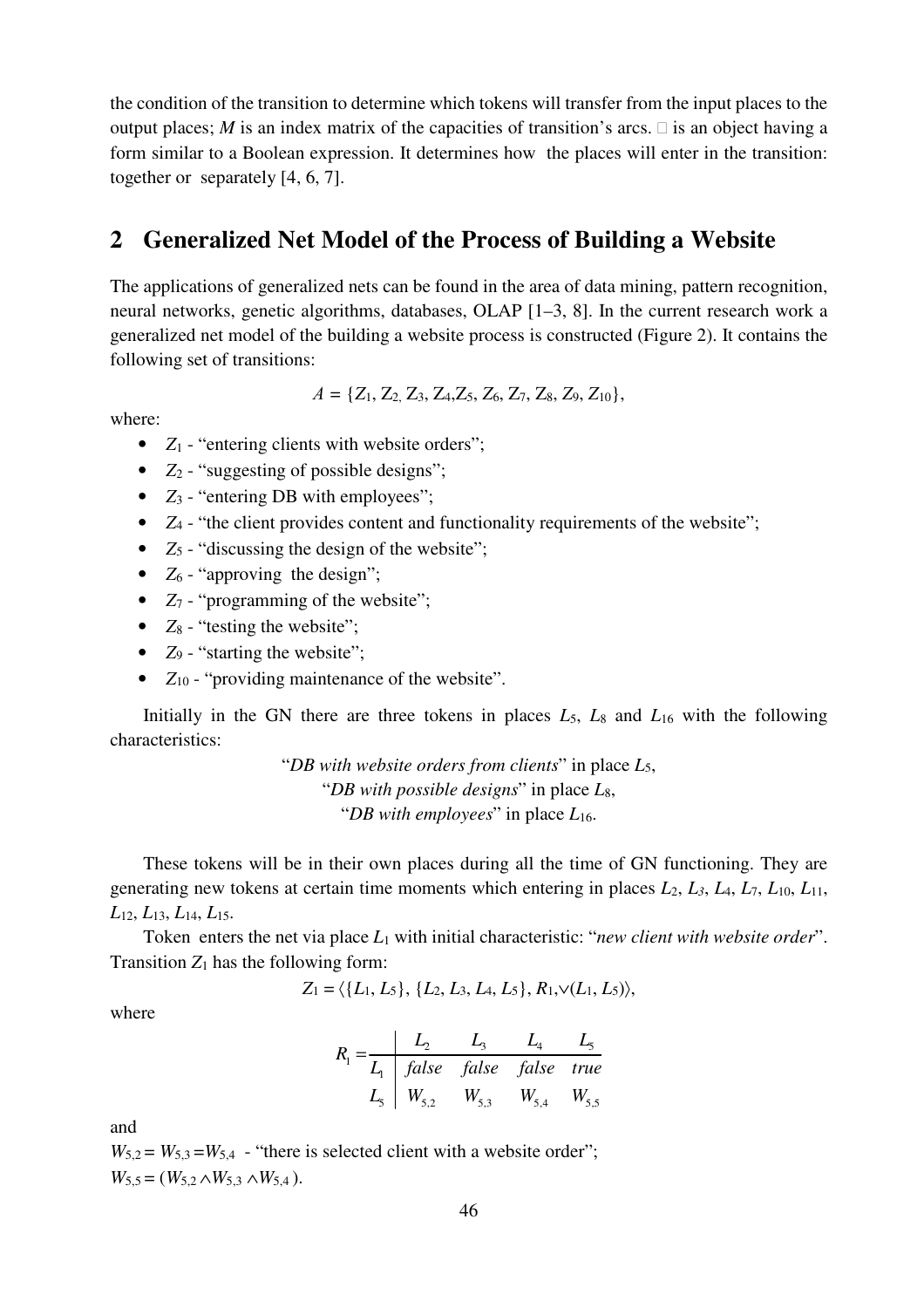

Figure 2. Generalized net model of "building a website"

The tokens entering in place *L*5 do not receive new characteristics. The tokens from place *L*<sup>5</sup> generate three new tokens, which enter in places *L*2*, L*3*, L*4 with the following characteristics: "*chosen design by client*" in place *L*2, "*information for the content and functionality of the website*" in place *L*3, "*approved design*" in place *L*4.

Token enters the net via place *L*6 with initial characteristic: "*new possible design*". Transition *Z2* has the following form: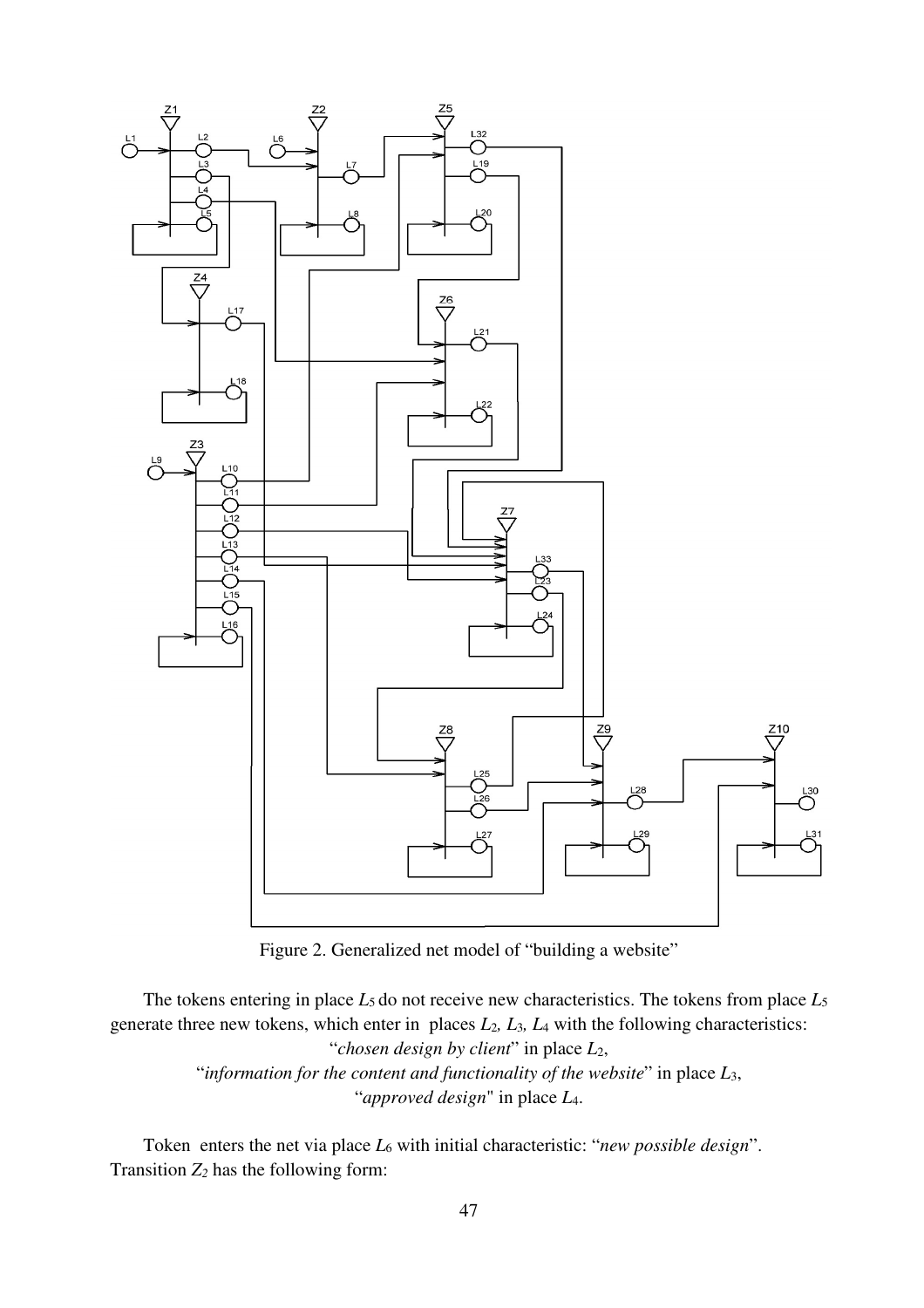$$
Z_2 = \langle \{L_2, L_6, L_8\}, \{L_7, L_8\}, R_2, \vee (L_2, L_6, L_8) \rangle
$$

where

$$
R_2 = \frac{L_7}{L_6} \frac{L_8}{false} true
$$
  
\n
$$
L_2 = \frac{L_8}{false} true
$$
  
\n
$$
L_8 = \frac{L_8}{W_{8,7}} \frac{W_{8,8}}{W_{8,8}}
$$

and

 $W_{8,7}$  = "there is selected design by client";  $W_{8,8} = \neg W_{8,7}$ .

The tokens entering in place *L*8 do not receive new characteristics. The tokens from place *L*<sup>8</sup> generate one new token, which enters in place  $L_7$  with the following characteristic:

"*selected design by client*".

Token enters the net via place *L*9 with initial characteristic: "*new employee*". Transition  $Z_3$  has the following form:

$$
Z_3 = \langle \{L_9, L_{16}\}, \{L_{10}, L_{11}, L_{12}, L_{13}, L_{14}, L_{15}, L_{16}\}, R_3, \vee (L_9, L_{16})\ \rangle
$$

where

$$
R_3 = \frac{L_{10}}{L_9} = \frac{L_{11}}{false} = \frac{L_{12}}{false} = \frac{L_{13}}{false} = \frac{L_{14}}{false} = \frac{L_{15}}{false} = \frac{L_{16}}{true}
$$
  

$$
L_{16} = \begin{bmatrix} W_{16,10} & W_{16,11} & W_{16,12} & W_{16,13} & W_{16,14} & W_{16,15} & W_{16,16} \end{bmatrix}
$$

and

 $W_{16,10} = W_{16,12} = W_{16,13} = W_{16,14}$ . "there is a selected employee for work on the website";  $W_{16,11}$  = "there is a selected employee for approval of the website";  $W_{16,15}$  = "there is a selected employee for maintenance of the website"; *W*<sub>16,16</sub> = ¬ (*W*<sub>16,10</sub> ∧ *W*<sub>16,11</sub> ∧ *W*<sub>16,12</sub> ∧ *W*<sub>16,13</sub> ∧ *W*<sub>16,14</sub> ∧ *W*<sub>16,15</sub>).

The tokens entering in place *L*16 do not receive new characteristics. The token from place *L*<sup>16</sup> generate new tokens, which enter in places *L*10, *L*11, *L*12, *L*13, *L*14 and *L*15 with the following characteristics:

> "*selected employee for work on the website*" in place *L*10, "*selected employee for approval of the design*" in place *L*11, "*selected employee for programming of the website*" in place *L*12, "*selected employee for testing of the website*" in place *L*13, "*selected employee for starting the website*" in place *L*14, "*selected employee for maintenance of the website*" in place *L*15.

Transition *Z*4 has the following from:

$$
Z_4 = \langle \{L_3, L_{17}, L_{18}\}, \{L_{17}, L_{18}\}, R_4, \vee (L_3, L_{17}, L_{18})\rangle
$$

where

$$
R_4 = \frac{L_{17}}{L_3} = \frac{L_{18}}{false} = true
$$
  
\n
$$
L_{17} = \frac{false}{1} = true
$$
  
\n
$$
L_{18} = W_{18,17} = W_{18,18}
$$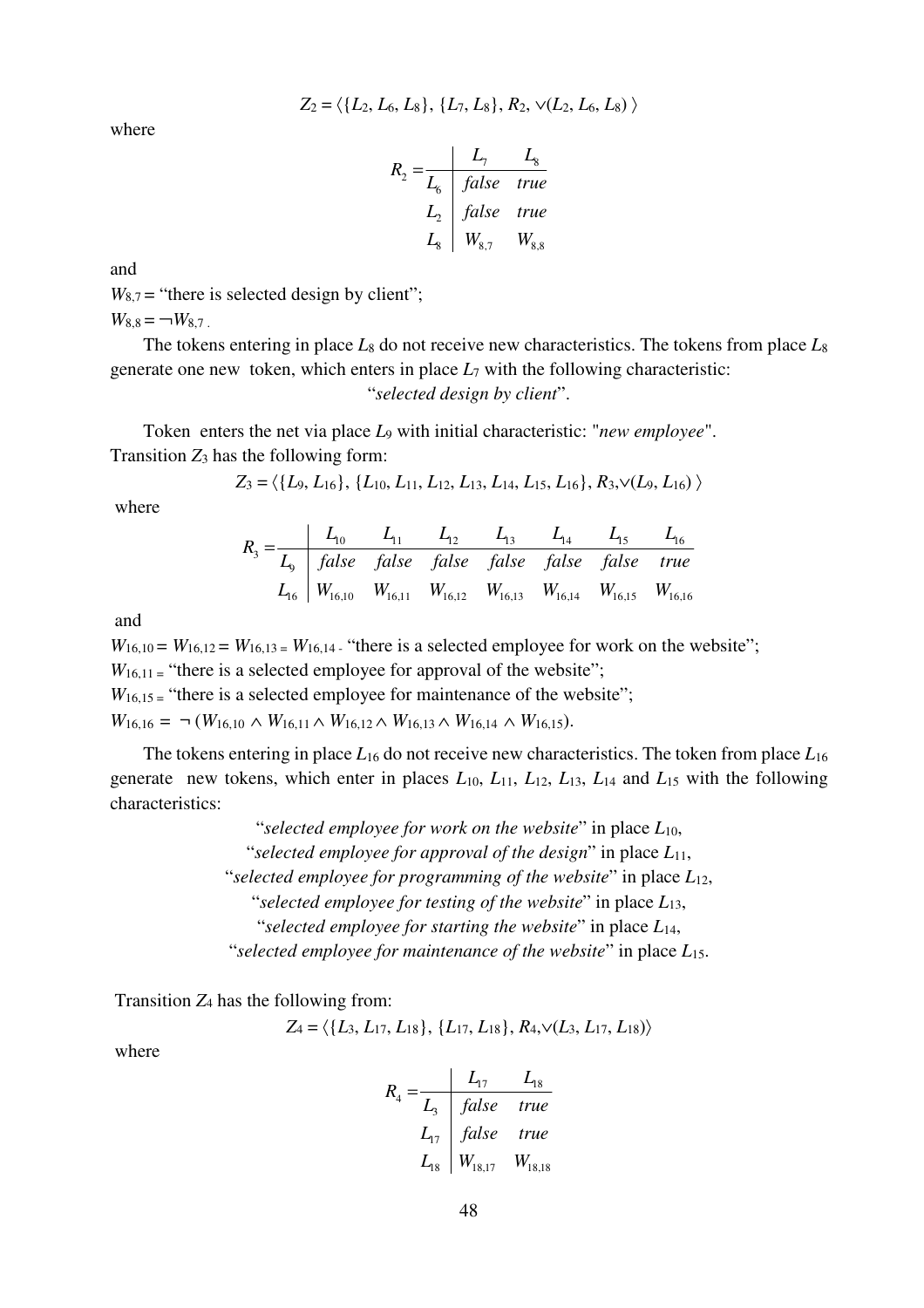and

 $W_{18,17}$  = "there are client requirements for the content and functionality of the website";  $W_{18,18} = \neg W_{18,17}$ .

The tokens entering in place  $L_{18}$  do not receive new characteristics. The tokens from place  $L_{18}$  generates new token, which enters in place  $L_{17}$  with the following characteristic:

"*Requirements for the content and functionality of the website*".

Transition *Z5* has the following form:

 $Z_5 = \langle \{L_7, L_{10}, L_{20}\}, \{L_{19}, L_{20}, L_{32}\}, R_5, \vee (L_7, L_{10}, L_{20})\rangle$ 

where

|          | false | true                    | false       |
|----------|-------|-------------------------|-------------|
| $L_{10}$ | false | true false              |             |
| $L_{20}$ |       | $W_{20,19}$ $W_{20,20}$ | $W_{20,32}$ |

 $W_{20.19}$  = "there is a completed design";

 $W_{20,32}$  = "the design doesn't need approval";

 $W_{20,20} = \neg$  ( $W_{20,19} \wedge W_{20,32}$ ).

The tokens entering in place  $L_{20}$  do not receive new characteristics. The tokens from place  $L_{20}$  generate two new tokens, which enter in places  $L_{19}$  and  $L_{32}$  with the following characteristics:

"*completed design for approval*" in place *L*19 and "*completed design without need of approval*" in place *L*32.

Transition  $Z_6$  has the following form:

$$
Z_6 = \langle \{L_4, L_{11}, L_{16}, L_{22}\}, \{L_{21}, L_{22}\}, R_6, \vee (L_4, L_{11}, L_{16}, L_{22})\rangle
$$

where

$$
R_6 = \frac{L_{21}}{L_4} = \frac{L_{22}}{false} = \frac{L_{11}}{true}
$$
  
\n
$$
L_{11} = false = true
$$
  
\n
$$
L_{16} = false = true
$$
  
\n
$$
L_{22} = W_{22,21} = W_{22,22}
$$

and

 $W_{22,21}$  = "there is an approved design";

 $W_{22,22} = \neg W_{22,21}$ .

The tokens entering in place  $L_{22}$  do not receive new characteristics. The token from place  $L_{22}$ generate one new token, which enters in place  $L_{21}$  with the following characteristic: "*approved design*".

Transition *Z7* has the following form:

 $Z_7 = \langle \{L_{12}, L_{17}, L_{21}, L_{25}, L_{30}, L_{24}, L_{32}\}, \{L_{23}, L_{24}, L_{33}\}, R_7, \sqrt{(L_{12}, L_{17}, L_{21}, L_{25}, L_{30}, L_{24}, L_{32})}\rangle$ where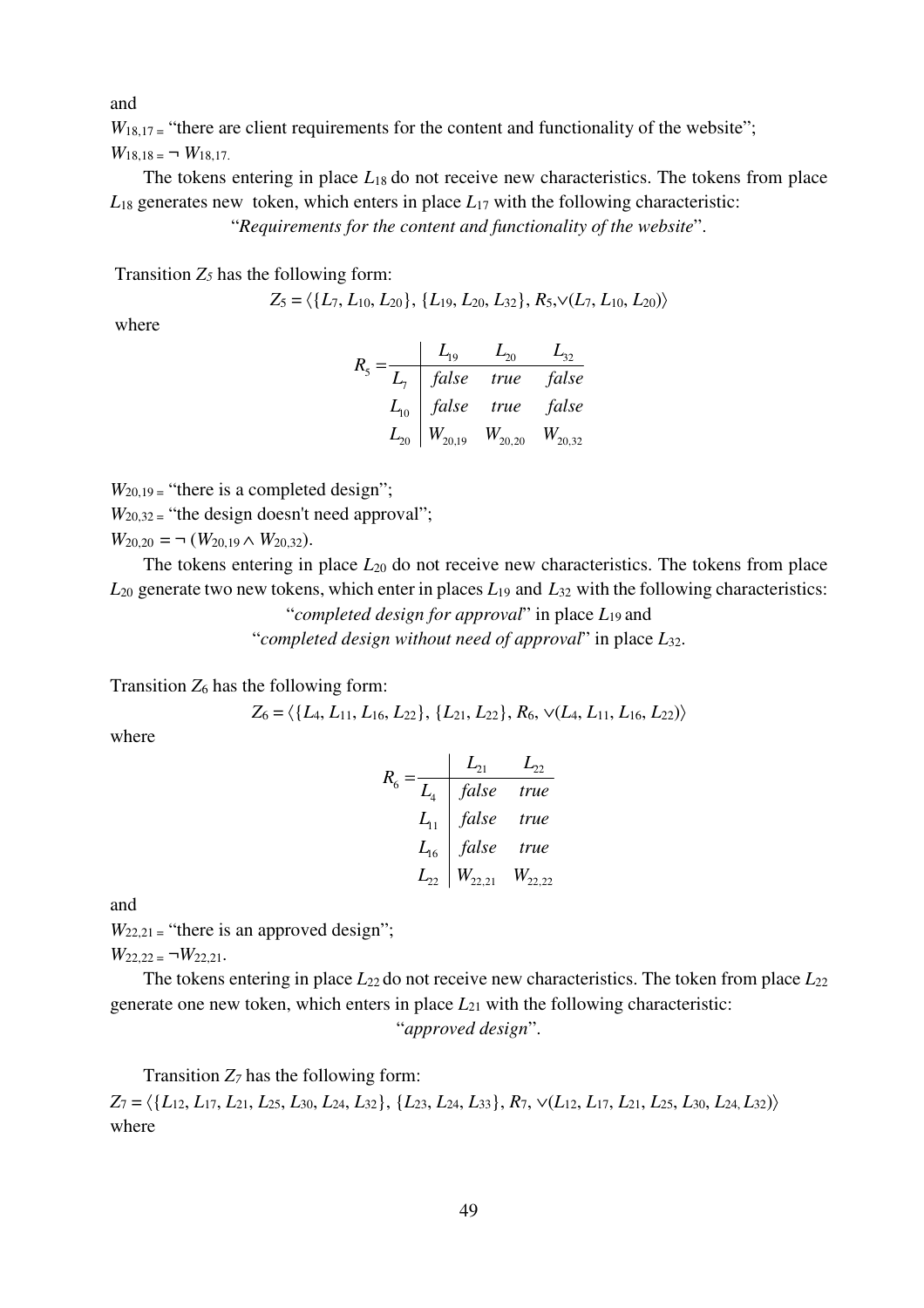$$
R_7 = \begin{array}{|c|c|c|} \hline L_{23} & L_{33} & L_{24} \\ \hline L_{12} & false & false & true \\ \hline L_{17} & false & false & true \\ \hline L_{21} & false & false & true \\ \hline L_{25} & false & false & true \\ \hline L_{30} & false & false & true \\ \hline L_{32} & false & false & true \\ \hline L_{24} & W_{24,23} & W_{24,33} & W_{24,24} \\ \hline \end{array}
$$

and

 $W_{24,23}$  = "there is a website programmed";

 $W_{24,33}$  = "there is not necessity of testing";

 $W_{24,24} = \neg (W_{24,23} \wedge W_{24,33}).$ 

The tokens entering in place *L*24 do not receive new characteristics. The token from place *L*<sup>24</sup> generates two new tokens, which enter in place *L*23 and *L*33 with the following characteristics:

" *website programmed*" in place *L*21,

" *website without testing*" in place *L*33.

Transition *Z*8 has the following form:

$$
Z_8 = \langle \{L_{13}, L_{23}, L_{27}\}, \{L_{25}, L_{26}, L_{27}\}, R_8, \vee (L_{13}, L_{23}, L_{27})\rangle
$$

where

$$
R_8 = \frac{L_{25}}{L_{13}} = \frac{L_{26}}{false} = \frac{L_{27}}{true} = false
$$
  
\n
$$
L_{23} = \frac{false}{false} = true = false
$$
  
\n
$$
L_{27} = W_{27,25} = W_{27,26} = W_{27,27}
$$

and

 $W_{27,25}$  = "there is a problem in the website";

 $W_{27,26}$  = "there is a website tested";

 $W_{27,27} = \neg$  ( $W_{27,25} \wedge W_{27,26}$ ).

The tokens entering in place *L*27 do not receive new characteristics. The token from place *L*<sup>27</sup> generates two new tokens, which enter in place *L*25 and *L*26 with the following characteristics:

"*website with problem*" in place *L*25,

" *website tested*" in place *L*26.

Transition *Z*9 has the following form:

$$
Z_9 = \langle \{L_{14}, L_{26}, L_{29}, L_{33}\}, \{L_{28}, L_{29}\}, R_9, \vee (L_{14}, L_{26}, L_{29}, L_{33})\rangle
$$

where

$$
R_9 = \frac{L_{28}}{L_{14}} = \frac{L_{29}}{false} = true
$$
  
\n
$$
L_{26} = false = true
$$
  
\n
$$
L_{33} = false = true
$$
  
\n
$$
L_{29} = W_{29,28} = W_{29,29}
$$

and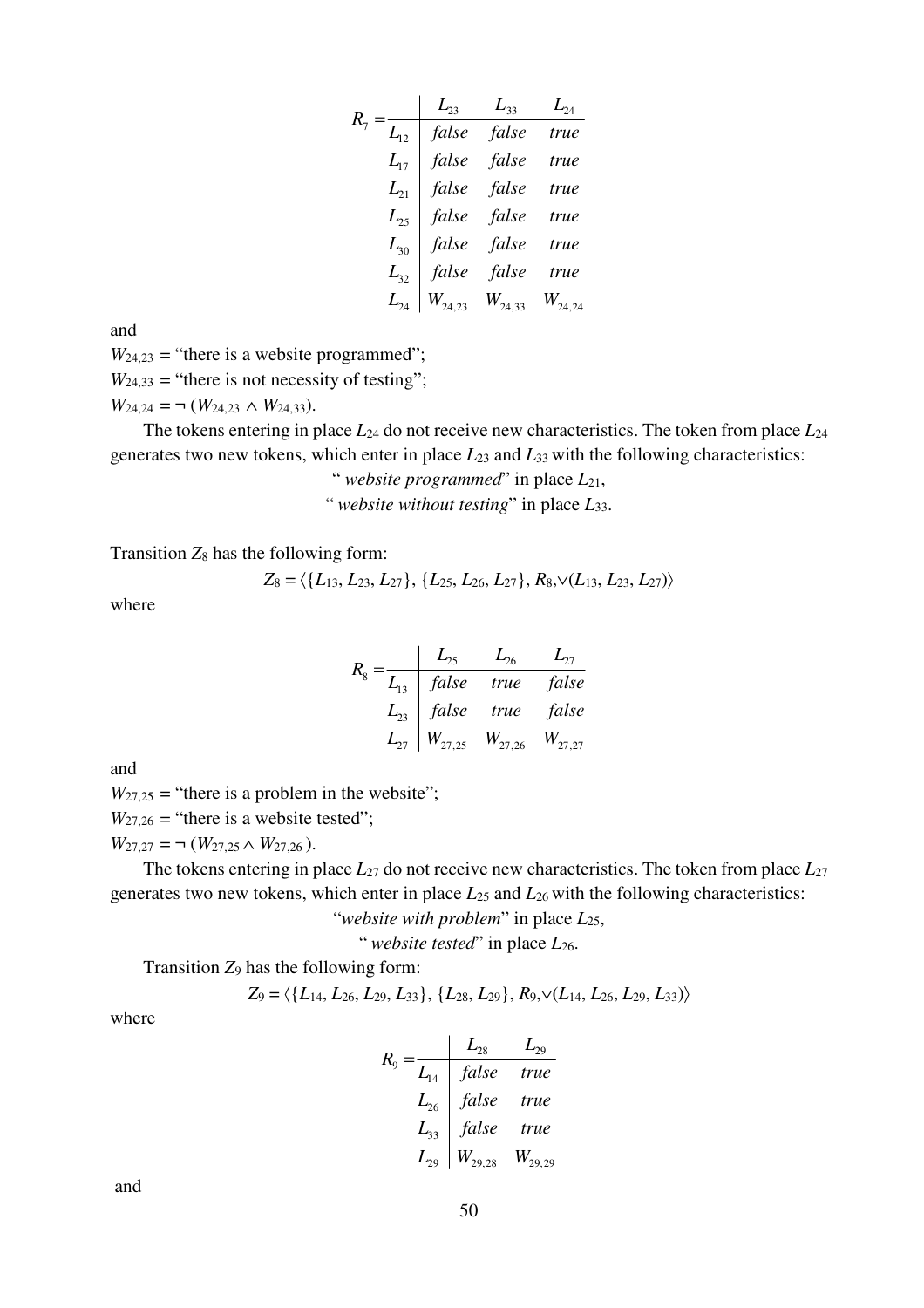$W_{29,28}$  = "there is a website launched";  $W_{29,29} = \neg W_{29,28}$ .

The tokens entering in place *L*29 do not receive new characteristics. The token from place *L*29 generates new token, which enters in place *L*28 with the following characteristic:

"*website launched*".

Transition  $Z_{10}$  has the following form:

$$
Z_{10} = \langle \{L_{15}, L_{28}, L_{31}\}, \{L_{30}, L_{31}\}, R_{10}, \vee (L_{15}, L_{28}, L_{31})\rangle
$$

where

$$
R_{10} = \frac{L_{30}}{L_{15}} = \frac{L_{30}}{false} = \frac{L_{31}}{true}
$$
  

$$
L_{28} = \frac{false}{true} = true
$$
  

$$
L_{31} = \frac{W_{31,30}}{W_{31,30}} = \frac{W_{31,31}}{W_{31,31}}
$$

and

 $W_{31,30}$  = " there is a problem encountered during maintenance";  $W_{31,31} = \neg W_{31,30}$ .

The tokens entering in place *L*31 do not receive new characteristics. The token from place *L*31 generates new token, which enters in place *L*30 with the following characteristic:

" *website with a problem encountered during maintenance*"

### **3 Conclusion**

The constructed generalized net model describes the process of "building a website". It has the ability to skip the step of approving the website design. It presents testing step for correcting occurred errors. The generalized net model can be used for monitoring and optimizing the process of website development.

#### **References**

- [1] Atanassov K., Generalized Nets as a Tool for the Modelling of Data Mining Processes, *Innovative Issues in Intelligent Systems*, Vol. 623 of the series Studies in Computational Intelligence, 2016, 161-215.
- [2] Atanassov K., O. Roeva, T. Pencheva, A. Shannon, *Generalized Nets in Artificial Intelligence. Volume 7: Generalized Nets and Genetic Algorithms*, Prof. M. Drinov Academic Publishing House, Sofia, 2013.
- [3] Atanassov K., S. Sotirov, *Generalized Nets in Artificial Intelligence, Volume 6: Generalized Nets and Supervised Neural Networks*, Prof. M. Drinov Academic Publishing House, Sofia, 2012.
- [4] Atanassov, K., E. Sotirova, *Generalized Nets*, Professor Marin Drinov Academic Publishing House, 2017 (in Bulgarian).